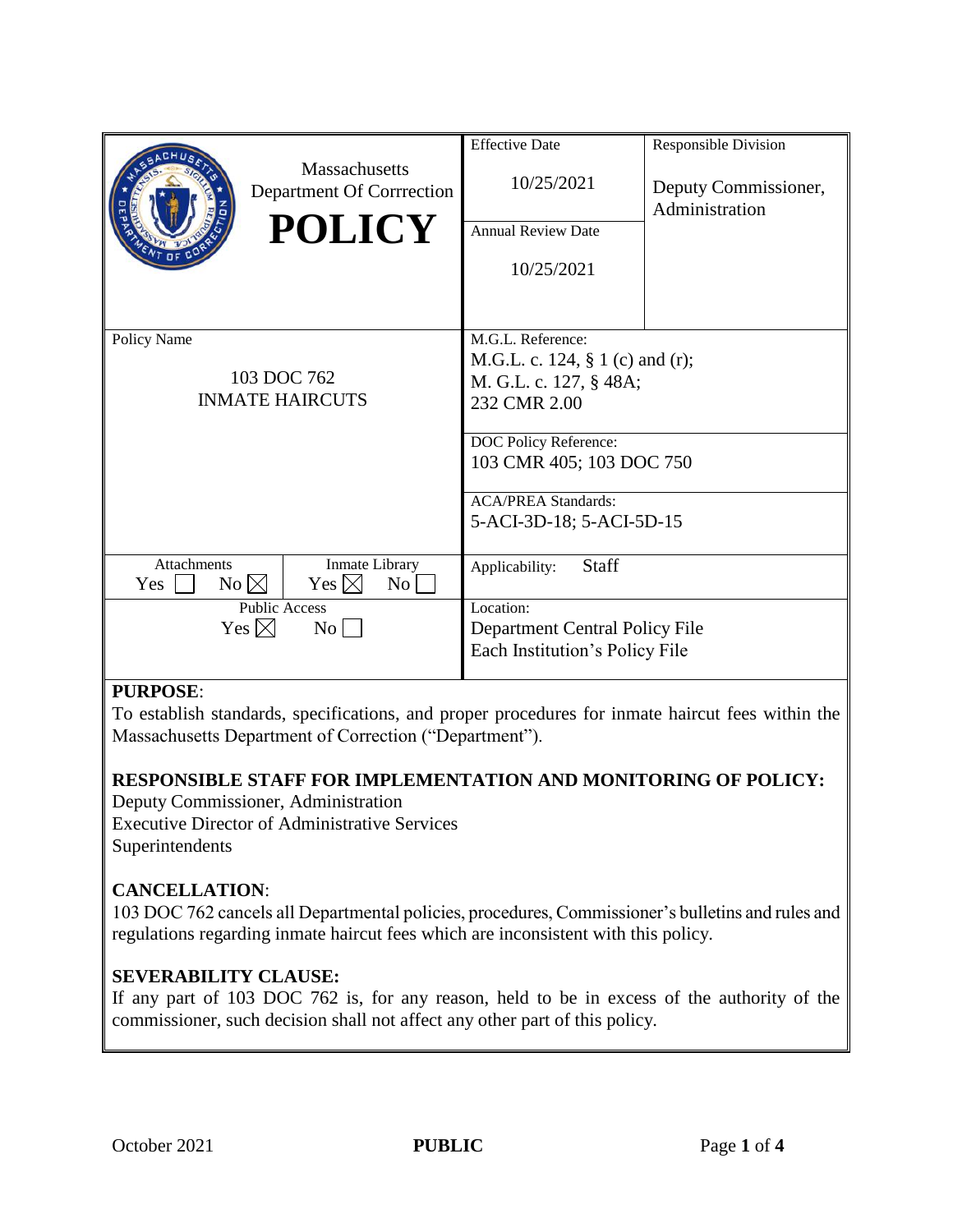# **TABLE OF CONTENTS**

| 762.01 Inmate Haircuts               |  |
|--------------------------------------|--|
| 762.02 Collection of Haircut Revenue |  |
| 762.03 Responsible Staff             |  |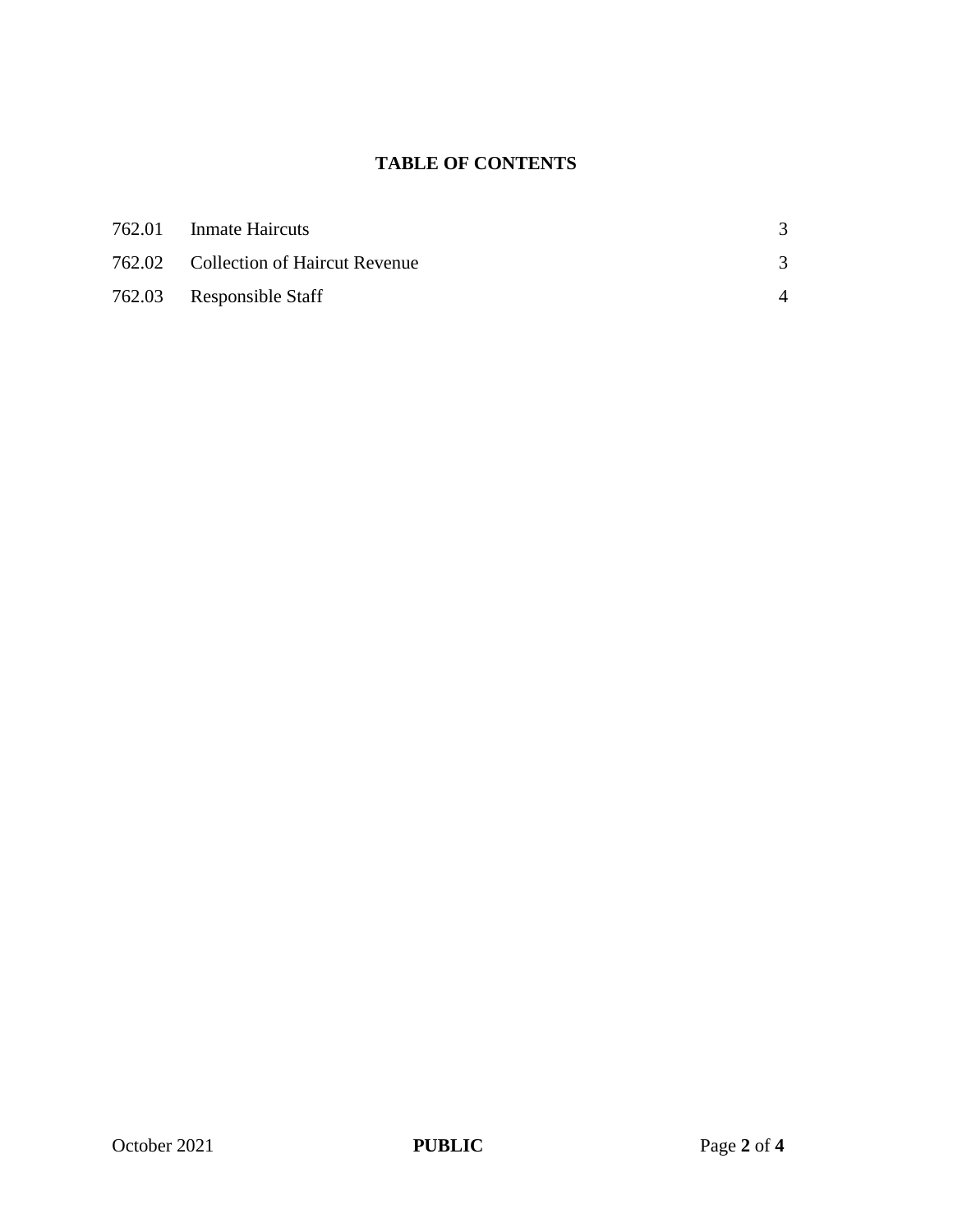## **762.01 INMATE HAIRCUTS**

- 1. Institutional barbering services shall be available to all inmates and comply with Department policy 103 DOC 750, *Hygiene Standards* and applicable health requirements pursuant to 232 CMR 2.00, *Barber Regulations*.
- 2. A fee of \$1.50 shall be assessed for each haircut, hairdo, or barbering services unless the mentioned hereinafter earned income exclusion applies. M.G.L. c. 124, § 1 (r), authorizes this deduction from an inmate account as provided in M. G.L. c. 127, § 48A, from earned funds. For the purpose of this policy, savings funds shall be used when no personal earned funds are available. The use of savings funds is contingent upon maintaining a balance of \$100.00 pursuant to 103 CMR 405.08 unless the lifer or sexually dangerous exclusion applies. If an inmate has no available earned funds, he or she shall not be charged \$1.50 for a haircut unless he or she voluntarily agrees to pay such sum from unearned funds by use of a charge slip. Institutions shall ascertain a limit or reasonable timeframe for unpaid barbering services so that same is not abused. Collected haircut fees are considered reimbursement of incurred costs and are returned to the Commonwealth as revenue.
- 3. Any hair care products needed for services and not routinely provided by the institution shall be the responsibility of the inmate and required to be purchased from the institutional canteen/commissary.
- 4. An inmate requesting barbering services shall complete a withdrawal request form and submit it to the Treasurer's office.
- 5. Institutions shall develop a procedure, i.e., list of inmates, to notify the barbering program of authorized participants.

## **762.02 COLLECTION OF HAIRCUT REVENUE**

- 1. The haircut fees shall be delineated from the daily transactions and intrafunded into the institutional haircut revenue account.
- 2. On a monthly basis, a check shall be disbursed for the accrued haircut revenue and transferred to Department Central Headquarters.
- 3. Central Headquarters shall return the consolidated haircut revenue to the Commonwealth's General Fund. Said revenue shall be classified as revenue source 0500 and processed in accordance with State Comptroller's mandates.